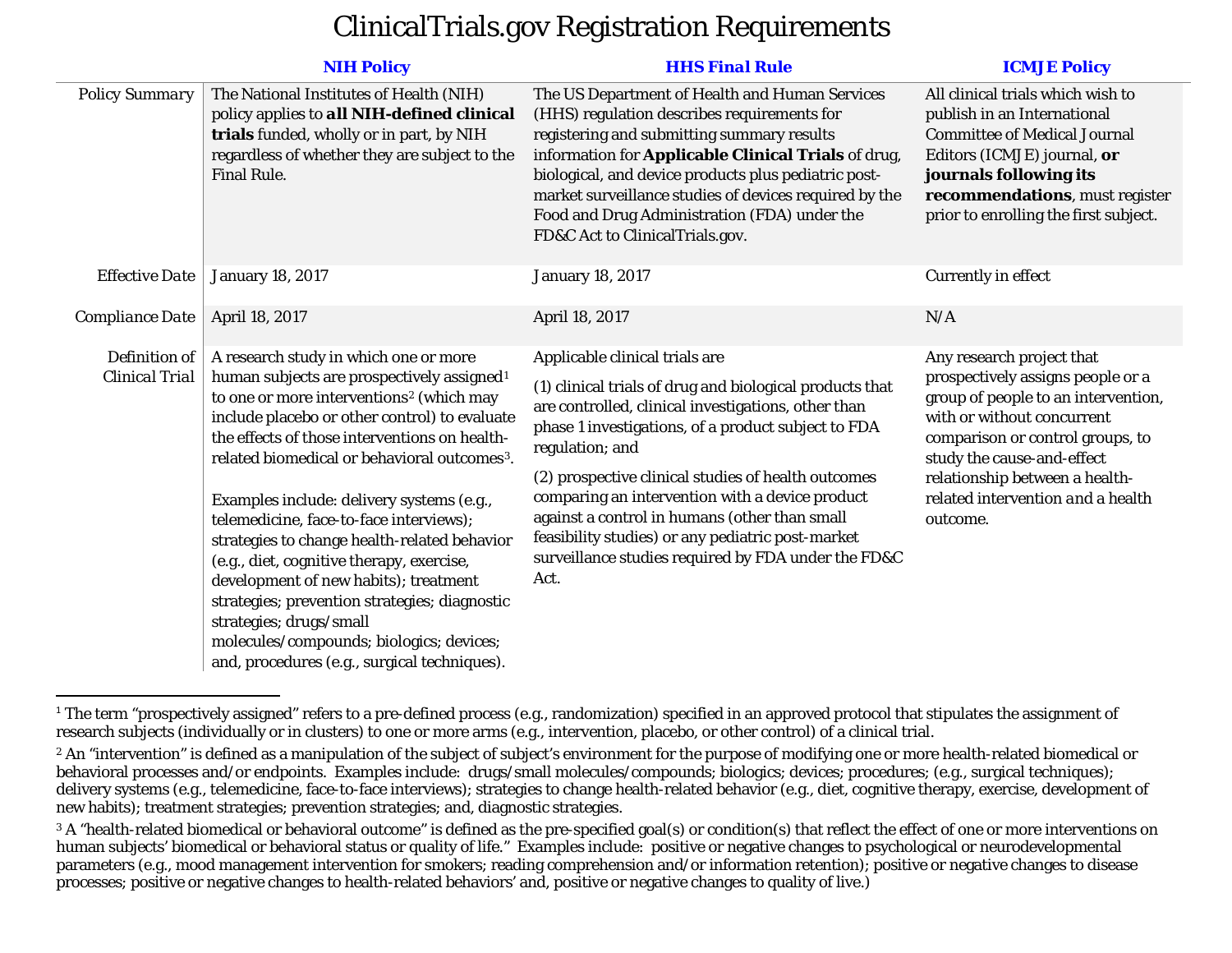|                                                               | <b>NIH Policy</b>                                                                                                                                                                                                                                                                                      | <b>HHS Final Rule</b>                                                                                                                                                                                                                                                                               | <b>ICMJE Policy</b>                                                                                                                                                                                                                                                                                                |
|---------------------------------------------------------------|--------------------------------------------------------------------------------------------------------------------------------------------------------------------------------------------------------------------------------------------------------------------------------------------------------|-----------------------------------------------------------------------------------------------------------------------------------------------------------------------------------------------------------------------------------------------------------------------------------------------------|--------------------------------------------------------------------------------------------------------------------------------------------------------------------------------------------------------------------------------------------------------------------------------------------------------------------|
| Scope/<br>Applicability                                       | All clinical trials funded wholly or partially<br>by NIH.                                                                                                                                                                                                                                              | Does not apply to phase 1 trials or small feasibility<br>device studies.                                                                                                                                                                                                                            | Health-related interventions are<br>those used to modify a biomedical<br>or health-related outcome;<br>examples include drugs, surgical<br>procedures, devices, behavioral<br>treatments, educational<br>programs, dietary<br>interventions, quality<br>improvement interventions,<br>and process-of-care changes. |
|                                                               | <b>Includes</b> trials that do not involve any FDA<br>regulated product such as trials<br>involving only behavioral<br>interventions.                                                                                                                                                                  | Applies to public and private sector sponsors and<br>other entities who meet the definition of a responsible<br>party.                                                                                                                                                                              |                                                                                                                                                                                                                                                                                                                    |
|                                                               | Includes phase 1 clinical trials                                                                                                                                                                                                                                                                       |                                                                                                                                                                                                                                                                                                     |                                                                                                                                                                                                                                                                                                                    |
|                                                               | Applies to NIH-funded clinical trials where<br>applications or proposals are                                                                                                                                                                                                                           |                                                                                                                                                                                                                                                                                                     |                                                                                                                                                                                                                                                                                                                    |
|                                                               | received by NIH on or after the policy's<br>effective date.                                                                                                                                                                                                                                            |                                                                                                                                                                                                                                                                                                     | Health outcomes are any<br>biomedical or health-related<br>measures obtained in patients or<br>participants, including<br>pharmacokinetic measures and<br>adverse events.                                                                                                                                          |
|                                                               | Applies to NIH-conducted clinical trials<br>initiated on or after the policy's effective<br>date.                                                                                                                                                                                                      |                                                                                                                                                                                                                                                                                                     |                                                                                                                                                                                                                                                                                                                    |
| <b>Timeframe</b> for<br>Registration                          | Not later than 21 days after enrollment of<br>the first participant.                                                                                                                                                                                                                                   | Not later than 21 days after enrollment of the first<br>participant.                                                                                                                                                                                                                                | Prior to enrollment of first<br>participant.                                                                                                                                                                                                                                                                       |
| <b>Data Elements</b><br><b>Required for</b><br>Registration   | Elements defined in the final rule. Consists<br>of descriptive information, recruitment<br>information, location and contact<br>information, and administrative data.                                                                                                                                  | Elements defined in the final rule. Consists of<br>descriptive information, recruitment information,<br>location and contact information, and administrative<br>data.                                                                                                                               | Elements defined in the final rule.<br>Consists of descriptive information,<br>recruitment information, location<br>and contact information, and<br>administrative data.                                                                                                                                           |
| Timeframe for<br><b>Results</b>                               | Not later than 12 months after primary<br>completion date; possible delay of up to an<br>additional 2 years for trials of unapproved<br>products or of products for which initial<br>FDA marketing approval or clearance is<br>being sought, or approval or clearance of a<br>new use is being sought. | Not later than 12 months after primary completion<br>date; possible delay of up to an additional 2 years for<br>trials of unapproved products or of products for which<br>initial FDA marketing approval or clearance is being<br>sought, or approval or clearance of a new use is being<br>sought. | Not mandated in policy, but must<br>meet the requirements of FDAAA<br>801.                                                                                                                                                                                                                                         |
| <b>Data Elements</b><br><b>Required for</b><br><b>Results</b> | Elements defined in the HHS final rule.                                                                                                                                                                                                                                                                | Includes participant flow, demographic and baseline<br>characteristics, outcomes and statistical analyses,<br>adverse events, the protocol and statistical analysis<br>plan, and administrative information.                                                                                        | Elements defined in the HHS final<br>rule.                                                                                                                                                                                                                                                                         |